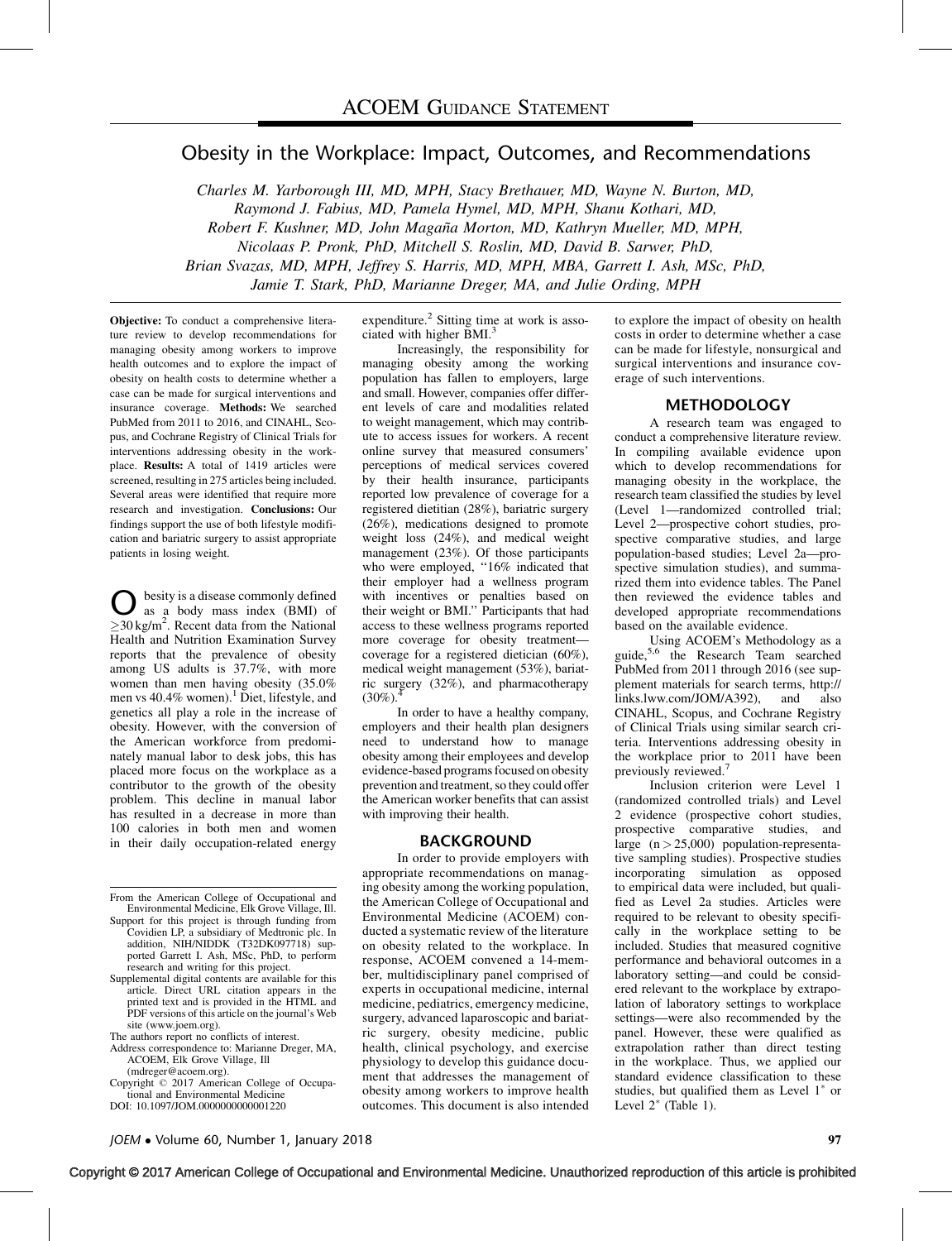The total number of articles screened was 1419. The search resulted in 80 Level I articles, 187 Level II articles, and eight simulation studies. The number of included articles was 275 (Table 1). See supplemental materials for evidence tables of included studies, [http://links.lww.com/](http://links.lww.com/JOM/A393) [JOM/A393](http://links.lww.com/JOM/A393).

## DEFINITIONS

For the purposes of this discussion, overweight is defined as a BMI of 25 to  $29.9 \text{ kg/m}^2$  and obesity defined as a BMI  $\geq$  30 kg/m<sup>2</sup>. This definition is broken down into standard three classes of obesity— Class I Obesity (low risk) with a BMI of 30 to 34.9 kg/m<sup>2</sup>, Class II Obesity (moderate risk) with a BMI of 35 to  $39.9 \text{ kg/m}^2$ , and Class III Obesity (high risk) with a BMI  $\geq$ 40 kg/m<sup>2</sup>.<sup>[8](#page-8-0)</sup>

#### Target Population

The definition of obesity for working, non-Asian adults, age 18 to 65 years old, employed in the United States, is a BMI of  $\geq 30 \text{ kg/m}^2$ . For an Asian population, the definition has been defined by the World Health Organization (WHO) as a  $\text{BMI} \geq 27.5 \,\text{kg/m}^{2.9}$  $\text{BMI} \geq 27.5 \,\text{kg/m}^{2.9}$  $\text{BMI} \geq 27.5 \,\text{kg/m}^{2.9}$  Although BMI is widely used in health and productivity population-based research, there are limitations and controversies associated with its use to determine individual employee risk for morbidity and mortality.

## ASSOCIATION

Medical expenditures including pharmaceutical costs, and productivity

metrics including absenteeism, short-term disability (STD), workers' compensation (WC), and productivity have all been found to be associated with BMI. The greatest impact is for a worker with a BMI  $\geq 30$  kg/ m<sup>2</sup>. There have been several employeebased studies on the association of BMI with worker absenteeism, disability, WC claims, and on-the-job productivity or performance also termed ''presenteeism,'' which refers to working while sick and, similar to absenteeism, can result in the loss of productivity. These studies have generally shown a ''J-shaped'' relationship between BMI and these productivity metrics with a BMI of approximately  $25 \text{ kg/m}^2$ at the nadir of the J-shaped curve.

For example, a study of 3066 financial services employees who had completed a health risk appraisal (HRA), which was linked to the employee's medical claims (inpatient, outpatient, prescription drugs) found that for both men and women there was a J-shaped curve with the greatest medical costs for a BMI $\geq 30 \text{ kg/m}^2$ .<sup>[10](#page-8-0)</sup> The drivers of these medical claims were cancer, digestive, circulatory, mental disorders, and musculoskeletal (MSK) disorders. A study of 35,932 employees and spouses in a manufacturing company who participated in a health plan and completed an HRA, found that medical and pharmaceutical costs increased \$119.70 (4%) and \$82.60 (7%), respectively, per BMI unit adjusted for age and gender. For individuals with diabetes and heart disease, the likelihood of having a medical claim increased 11.6% and 5.2%, respectively, for each

BMI unit.<sup>[11](#page-8-0)</sup> Similarly, a study of  $29,699$ employees from several employers who had completed an HRA linked to their medical claims including pharmaceutical claims also showed a J-curve association with the greatest costs for employees with a  $BMI \geq 30 \text{ kg/m}^2$ .<sup>[12](#page-8-0)</sup> Another study found that ''four of the 10 modifiable health risks (Class I and Class III obesity, high blood pressure, high blood glucose, and high cholesterol) were significantly associated with increased medical care costs when employee demographics and other health risks were held constant. Class I obesity risk was associated with higher costs for each outcome."<sup>[13](#page-8-0)</sup>

Workdays lost to STD and absenteeism have also been shown to have a linear or J-curve relationship with BMI. A study of more than 17,000 employees in a financial services company reported that the percentage of workers with an STD event steadily increased with BMI and the number of workdays lost per STD event was a J-curve with longer durations for a BMI  $\leq 18.5$  kg/m<sup>2</sup> and  $BMI \geq 30$  kg/m<sup>2</sup>.<sup>[14](#page-8-0)</sup> A more linear association of BMI and the percentage of workers with an STD was also noted by Burton et al, although Van Nuys et al,<sup>12</sup> found an association for both absenteeism and STD.

A study of more than 11,000 health care and university employees reported on a strong linear association between BMI and WC injuries. The relative risk of a WC claim increased from 0.81 for a worker with a BMI $\leq 18.5$  kg/m<sup>2</sup> to 1.45 for a worker with a BMI of  $\geq 40$  kg/m<sup>2</sup>.<sup>[15](#page-8-0)</sup> Van Nuys et al, reported on a J-curve association of BMI and WC claims in almost 30,000 from a multiemployer database with linked WC and HRA data.<sup>12</sup> Similarly, Hertz et al, reported a linear association between work limitation prevalence and BMI using the National Health Interview Survey 2002  $data.<sup>16</sup>$  $data.<sup>16</sup>$  $data.<sup>16</sup>$ 

## ASSESSMENT OF OBESITY

Obesity can be defined as an amount of body fat higher than what is considered healthy for an individual's weight. $17$  The Panel encountered various approaches to determine patient obesity. BMI is an anthropometric calculation of body weight (kg) divided by height squared  $(m^2)$ . Current assessment and management guide-lines from the United States,<sup>[18](#page-8-0)</sup> Canada,<sup>[19](#page-8-0)</sup> and Europe<sup>[20](#page-8-0)</sup> recommend measuring BMI as a first step in evaluating adult patients for obesity. The National Committee for Quality Assurance (NCQA) 2017 Healthcare Effectiveness Data and Information Set (HEDIS) measure for obesity also utilizes BMI as the criterion to document assessment. $^{21}$  $^{21}$  $^{21}$  According to the American Heart Association/American College of Cardiology/The Obesity Society (AHA/

|  |  |  |  | TABLE 1. Topical Matrix by Evidence Level for Included Studies |  |  |  |  |
|--|--|--|--|----------------------------------------------------------------|--|--|--|--|
|--|--|--|--|----------------------------------------------------------------|--|--|--|--|

| Benefits of addressing obesity in workplace                 | Level $2-53$    | 60  |  |
|-------------------------------------------------------------|-----------------|-----|--|
|                                                             | Level $2a-5$    |     |  |
|                                                             | Level $2^*$ —2  |     |  |
| Impact of workplace on obesity                              | Level $1-1$     | 34  |  |
|                                                             | Level $1^*$ —8  |     |  |
|                                                             | Level $2-17$    |     |  |
|                                                             | Level $2^*$ —8  |     |  |
| Lifestyle modification—behavioral health                    | Level $1-42$    | 101 |  |
|                                                             | Level $2-58$    |     |  |
|                                                             | Level $2a-1$    |     |  |
| Lifestyle modification—diet/nutrition                       | Level $1-4$     | 5   |  |
|                                                             | Level $2-1$     |     |  |
| Lifestyle modification—exercise/increased physical activity | Level $1-12$    | 27  |  |
|                                                             | Level $2-15$    |     |  |
| Lifestyle modification—multiple modalities                  | Level $1-13$    | 27  |  |
|                                                             | Level $2-14$    |     |  |
| Problem of obesity in workplace                             | Level $2-2$     | 2   |  |
| Bariatric surgery                                           | Level $2-5$     | 19  |  |
|                                                             | Level $2^*$ —12 |     |  |
|                                                             | Level $2a-2$    |     |  |

Level 1—Randomized Controlled Trial, Level 2—prospective cohort studies, prospective comparative studies, and large population-based studies, Level 2a—prospective simulation studies.

Occurred in laboratory rather than real workplace setting.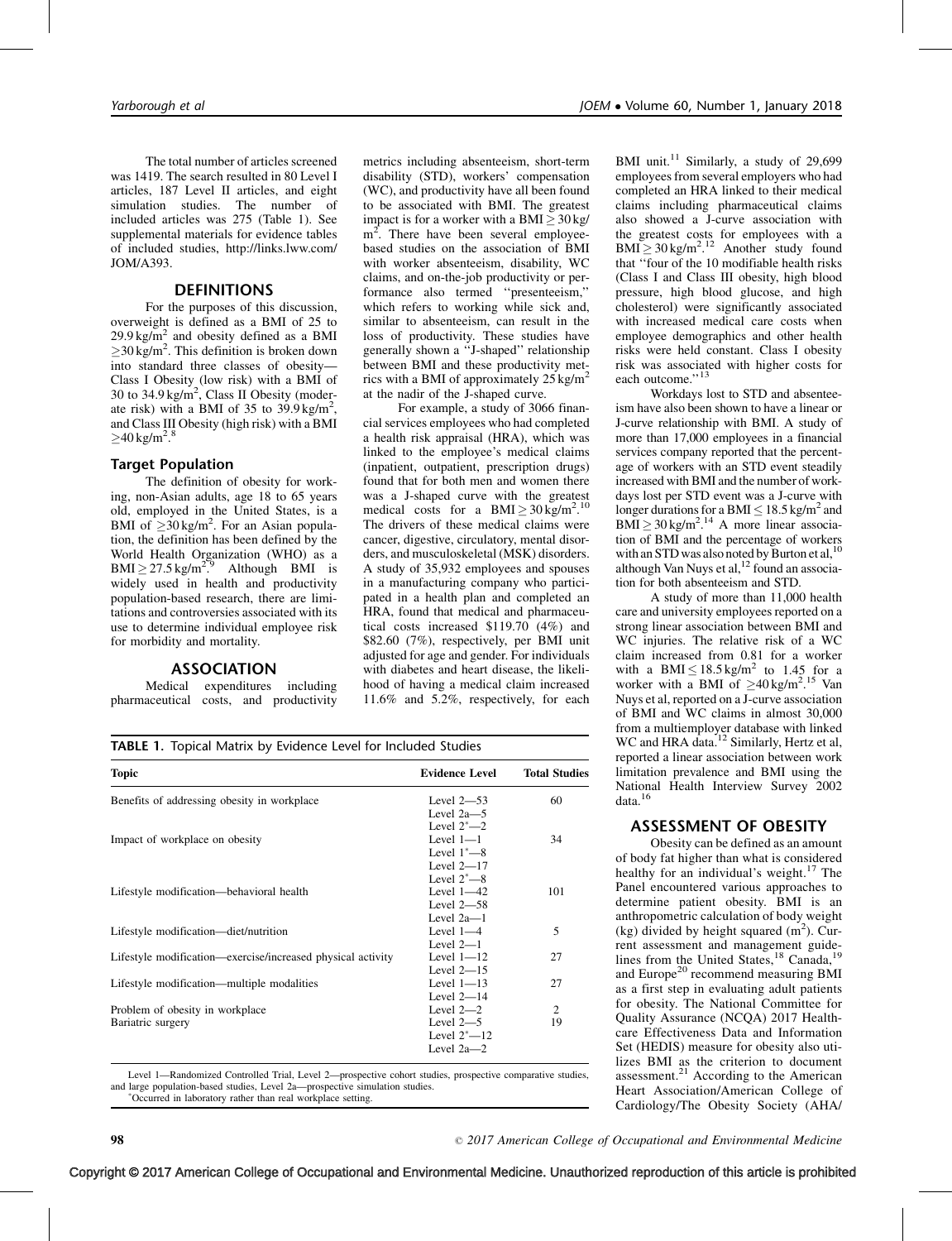ACC/TOS) 2013 Guidelines for Managing Overweight and Obesity in Adults,<sup>[18](#page-8-0)</sup> it is recommended to measure height and weight and calculate BMI at annual visits or more frequently depending on the patient's risk factors. Furthermore, based on the evidence of assessment and benefits of treatment, the US Preventive Services Task Force recommends screening all adults for obesity, and that patients with a BMI of  $\geq 30 \text{ kg/m}^2$  receive intensive, multicomponent behavioral intervention.[22](#page-8-0) A desirable or healthy BMI is 18.5 to  $24.9 \text{ kg/m}^2$ , overweight is 25 to 29.9 kg/m<sup>2</sup>, and obesity is  $\geq$ 30 kg/m<sup>2</sup>. As noted, obesity is further sub-defined into Class I (30.0 to 34.9 kg/m<sup>2</sup>), Class II (35.0 to 39.9 kg/m<sup>2</sup>), and Class III ( $\geq$ 40 kg/m<sup>2</sup>). Corresponding designations are used by International Classification of Diseases, 10th revision, for coding and billing purposes.

Because abdominal fat is an independent contributor to the development of comorbid diseases such as type 2 diabetes, cardiovascular disease (CVD), and metabolic syndrome, proper measurement of waist circumference (girth) also is recommended for individuals with BMI 25 to  $34.9 \text{ kg/m}^2$  to provide additional information on risk. Metabolic syndrome is a group of risk factors that raises risk for heart disease and other health problems, such as diabetes and stroke. The five metabolic risk factors are (1) waist circumference  $\geq$ 35 in. for women,  $\geq$ 40 in. for men; (2) triglycerides >150 mg/dL (or on medicine to treat); (3)  $HDL < 40$  mg/dL for men and <50 mg/dL for women (or on medicine to treat; (4) blood pressure  $> 139/89$  (or on medicine to treat); and (5) fasting blood sugar 100 to 126 md/dL (or on medicine to treat). At least three metabolic risk factors are required for a diagnosis of metabolic syndrome.<sup>[23](#page-8-0)</sup> It is not necessary to measure waist circumference in patients with a  $\text{BMI} \geq 35 \text{ kg/m}^2$  because waist circumference will likely be elevated and adds no additional risk information; however, it can be useful for monitoring and education. The AHA/ACC/TOS Expert Panel recommends using the cutpoints  $>88 \text{ cm}$  [ $>35 \text{ in.}$ ] for women and  $>102$  cm [ $>40$  in.] for men as indicative of increased cardiometabolic risk.[18,24](#page-8-0) Lower cutpoints have been suggested for some racial and ethnic groups since the threshold for excessive abdominal fat and incidence of co-morbid disease appears to vary from Caucasian popula-tions.<sup>[25](#page-8-0)</sup>

### Staging of Obesity

Efforts are underway to develop more practical and useful assessments to identify patients who require more intense intervention. Analogous to other staging systems commonly used for congestive heart failure or chronic kidney disease, a cardiometabolic disease staging system was developed that assigns patients to one of five risk categories using quantitative parameters readily available to the clinician,[26](#page-8-0) without regard to BMI. With advancement from Stage 0 to Stage 4, there are significant increments in risk and adjusted hazard ratio for diabetes, all-cause and CVD-related mortality. A refinement of the staging system was incorporated in the recently released Clinical Practice Guidelines for Comprehensive Care of Patients with Obesity issued by the American Society of Clinical Endocrinologists and American College of Endocrinology.[27](#page-8-0) Using this guideline, obesity disease stage is based on ethnic-specific BMI cutoffs along with assessment for adiposity-related complications. Stage 0 is assigned to individuals who are overweight or those who are obese by BMI classification but have no complications, whereas Stage 1 and 2 are defined as individuals who are overweight or those who are obese by BMI classification and having one or more mild-moderate complications (Stage 1) or at least one severe complication (Stage 2). The American Society of Clinical Endocrinologists guidelines explicitly recommend using a complication-centric assessment, whereby the presence of obesity comorbidities (such as CVD), in addition to anthropometric measures (such as BMI), guides treatment indication, intensification, and goals, with the intent of targeting the most aggressive treatments to those who might derive highest benefit.

A different functional staging system for obesity that is independent of BMI, called the Edmonton Obesity Staging System, uses a risk-stratification construct.<sup>[28](#page-8-0)</sup> Using this approach, individuals with obesity are classified into five graded categories, based on their morbidity and healthrisk profile along three domains—medical, functional, and mental. The staging system was recently shown to predict increased mortality among two large population cohorts.<sup>[29,30](#page-8-0)</sup>

## IMPACT

#### Health and Safety

Obesity is associated with numerous health and safety risks. Health risks include prediabetes mellitus, diabetes mellitus, coronary heart disease, depression, hypertension, high cholesterol, sleep apnea and respiratory problems, stroke, gallbladder disease, osteoarthritis, some cancers<sup>3</sup> (endometrial, breast, colon, kidney, esophagus, gallbladder, pancreas, and liver), and metabolic syndrome. In addition to health risks, health care and disability costs

associated with obesity are also increased. Individuals are not working as long as they could because of the premature disability associated with being obese. One study found that as BMI increases from 30 to 35, the probability of an STD claim increases 25% (from 3.6% to 4.5%) for those without hypertension, hyperlipidemia, or diabetes and 37% (4.9% to 6.7%) for those with one of these comor-bidities.<sup>[12](#page-8-0)</sup>

In 2013, the American Medical Association classified obesity as a ''multi-metabolic and hormonal disease state'' that leads to unfavorable outcomes.'' Obesity is associated with lower levels of productivity, decreased quality of life, and increased mortality.<sup>[32](#page-8-0)</sup> People with obesity, as compared to those of a healthy weight are at increased risk for many serious diseases and health conditions affecting multiple organ systems. $33-$ 

<sup>[35](#page-8-0)</sup> "Recent data provides strong evidence for a causal role of higher BMI and risk of type 2 diabetes and hypertension, and evidence that BMI increases risk of coro-nary heart disease."<sup>[36](#page-9-0)</sup> Obesity is associated with an increase in CVD such as coronary artery disease and stroke as well as CVD risk factors such as hypertension and dyslipidemia. Obesity is also associated with prediabetes (when the blood glucose level is higher than normal) and type 2 diabetes. Both prediabetes and diabetes are also risk factors for CVD. The term ''metabolic syndrome'' is used to combine many of these cardiovascular risk factors under one umbrella. Obesity may be a risk factor for MSK disorders such as osteoarthritis, back pain, and increased difficulty with physical functioning, and is a major cause of knee replacement surgery.<sup>[33](#page-8-0)</sup> A recent study using  $\hat{17}$  years of data from 38,214 university and health system employees reported a significant interaction between BMI and MSK injury risk. The effect of BMI was strongest for ''low'' MSK injury risk occupations, but the absolute MSK injury rates for ''mid''/ ''high'' MSK injury risk occupations remained larger.<sup>[38](#page-9-0)</sup>

In addition, the respiratory system may be affected by obesity. Obstructive sleep apnea (OSA) and obesity hypo-ventilation syndrome (OHS) are commonly seen in persons with obesity.[39,40](#page-9-0) There is also a bidirectional relationship between sleep disorders and obesity. A 2010 review found that 90% of patients with OHS have coexistent OSA and the remainder have sleep-related hypoventilation.<sup>[41](#page-9-0)</sup> "Among patients" with OSA, the prevalence in the U.S. of OHS is approximately 6%, 18% and 25% for those having a BMI 30–34, 35– 39, and equal to or greater than 40, respec-tively."<sup>[41](#page-9-0)</sup> Obesity may be associated with

 $\degree$  2017 American College of Occupational and Environmental Medicine  $\degree$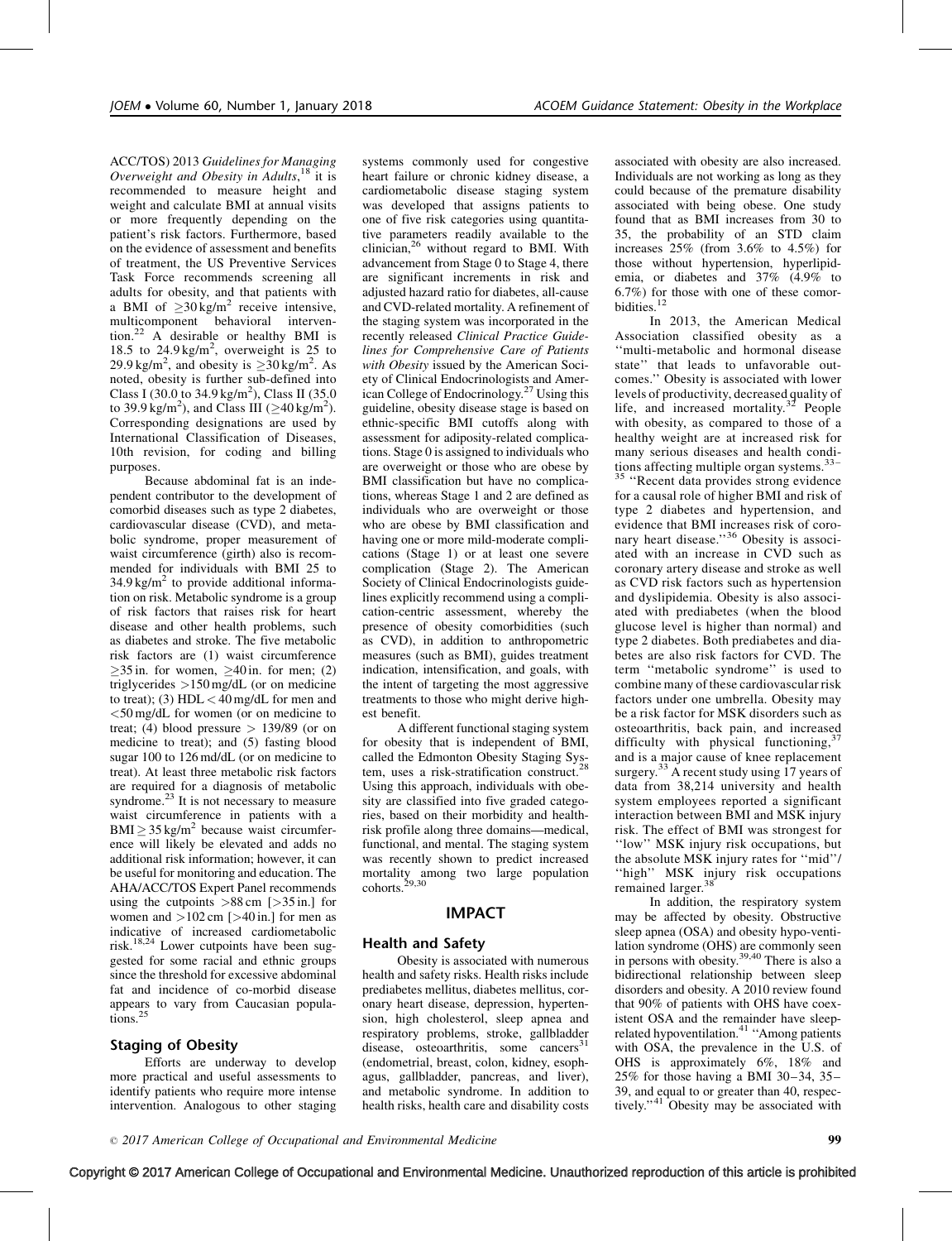gastrointestinal system conditions such as gallbladder disease, gastroesophageal reflux disease, and nonalcoholic fatty liver disease. Obesity-related genitourinary system conditions include urinary incontinence due to weakened pelvic muscles and abnormal ovulation.<sup>4</sup>

Obesity also is associated with a significant psychosocial burden. Excess body weight is linked to decreased quality of life and increased depressive symptoms and higher rates of mood disorders. Individuals with obesity are often stigmatized and discriminated against in a wide range of social situations, including the workplace. Persons with obesity are hired less frequently than those of average body weight, receive lower salaries and less frequent promotions, and report less satisfaction with their employment than individuals of average body weight.<sup>4</sup>

Studies have also found an indirect association between excess body weight and workplace safety.<sup>[40](#page-9-0)</sup> Rates of WC claims were twice as high, medical claims costs seven times higher, and indemnity claim costs 11 times higher among the heaviest employees vs employees of aver-age weight.<sup>[15](#page-8-0)</sup> Compared with normalweight employees, those with a higher BMI requested more WC days: 2.92 versus 8.59.[12](#page-8-0)

### Economic Burden

Obesity among workers has adverse occupation-related consequences (work absence, impairment, limitation, and workplace injury) and increased health care and disability costs. Between a BMI of 25 and  $45 \text{ kg/m}^2$ , medical and drug costs increased \$119.7 and \$82.6 per BMI unit increase adjusted for age and gender.<sup>11</sup> Estimated mean annual per capita health care expenses attributable to obesity are \$1160 for men and \$1525 for women.<sup>[44](#page-9-0)</sup> Workers who were obese had more than double the work limitation of those who were of nor-mal weight.<sup>[16](#page-8-0)</sup>

Obesity is associated with a significant increase in absenteeism among US workers, which costs the nation an estimated \$8.65 billion per year, accounting for 6.5% to 12.6% of total costs of absen-teeism in the workplace.<sup>[45](#page-9-0)</sup> Obesity associated with increase in workdays absent; that is 1.1 to 1.7 extra days missed annually compared with normal-weight employ-ees.<sup>[45](#page-9-0)</sup> Compared with normal-weight employees, those with higher BMI showed a trend for increased health care spending. In 2011, dollars out-of-pocket spending rose from \$371.32 to \$632.53, and total medical costs increased from \$3863.34 to \$7924.53. Similarly sick days were 5.29 and 7.43, and STD days were 1.94 and 4.77 in comparison.<sup>[12](#page-8-0)</sup>

## PROBLEM OF OBESITY IN THE **WORKPLACE**

In the United States, nearly 38% of adults have obesity. Obesity is more common in women (40.4%) than men (35%), and rates have exceeded 35% prevalence in four states, 30% in 25 states, and 20% in all other states.<sup>1,46</sup> One forecast estimates a 33% increase in obesity and a 130% increase in severe obesity (BMI >  $40 \text{ kg/m}^2$ ) by 2030.<sup>[47](#page-9-0)</sup>

Rates of obesity differ by race and ethnicity. Blacks (48.4%) and Latinos (42.6%) have higher obesity rates than whites (36.4%) and Asian Americans  $(12.6\%)$  $(12.6\%)$  $(12.6\%)$ <sup>1</sup>. In addition, there are inequities in obesity among different education and/or income levels and among different occupations. According to the 2008–2010 Behavioral Risk Factor Surveillance Survey, 32.8% of adults who did not graduate high school had obesity versus 21.5% of those who graduated from college/technical school. Nearly 34% of adults who earn less than \$15,000 per year have obesity compared with 24.6% of adults whose income is above \$50,000.[48](#page-9-0)

With an increase of US employees who are overweight or have obesity, a number of studies have measured the impact on employer health care expenditures. Additionally, researchers have demonstrated the association of BMI with absenteeism and presenteeism, as well as WC costs related to injuries and illnesses.

Andreyeva et  $al<sub>1</sub><sup>45</sup>$  $al<sub>1</sub><sup>45</sup>$  $al<sub>1</sub><sup>45</sup>$  utilized the National Health and Nutrition Survey database of the US civilian, noninstitutionalized population to study obesity and absenteeism. Obesity attributed absenteeism among American workers cost the nation an estimated \$8.65 billion per year in 2012. The authors reported that obesity was associated with a significant increase in lost workdays, from 1.1 to 1.7 extra days missed annually when compared with normal-weight employees. Interestingly, obesity was found to account for 6.5% to 12.6% of total costs of absenteeism in the workplace, with results almost identical to the data on obesity in health care expenditures.

Van Nuys et al, reported a J-shaped association with BMI and a variety of metrics including health care expenditures, sick days, WC, and STD absences. They studied 29,699 employees from a variety of employers who had HRA data linked to their health claims and productivity data. Normal-weight employees cost an average of \$3830 per year in combined medical, sick days, STD, and WC claims whereas employees with a BMI >  $40 \text{ kg/m}^2$  cost more than double that amount (\$8067) in 2011 dollars.<sup>[12](#page-8-0)</sup> The nadir of health care costs and lost productivity was associated with a BMI of  $25$  kg/m<sup>2</sup>.

In looking at a Total Worker Health<sup><sup>(B)</sup></sup> model (defined as policies, programs, and practices that integrate protection from work-related safety and health hazards with promotion of injury and illness prevention efforts to advance worker well-being), Dong et al, $49$  studied occupational and nonoccupational factors associated with work-related injuries among 12,686 US construction and nonconstruction workers in the National Longitudinal Survey of Youth. Obese/overweight, smoking, and cocaine use were risk factors for workrelated injuries when demographics and occupational factors were held constant.

Overweight and obesity have also been associated with loss of on-the-job productivity. A study based on the National Health Interview Survey 2002 found that the 9636 workers with obesity had more than double the work limitation of workers who were normal weight.[16](#page-8-0) Workers with obesity were found to have a 6.9% prevalence of work limitations versus 3.0% among normal-weight work-ers. Sanchez Bustillos et al,<sup>[50](#page-9-0)</sup> reported on 56,971 respondents to the 2009–2010 Canadian Community Health Survey and found that obesity is marginally associated with absenteeism and presenteeism. BMI has been found to be associated with a number of other medical conditions among workers including emotional exhaustion, $51$  menopausal vasomotor symptoms, $52$  and diabetes-related metabolic risk factors in workers in China.[53](#page-9-0) With rising levels of obesity among workers, employers are evaluating the impact of increasing weight not only on health care costs, but occupational injuries, absenteeism, presenteeism and thus, prompting a focus on workplace interventions to address this public health issue.

## IMPACT OF THE WORKPLACE ON OBESITY

Obesity is highly contextual—obesity may be considered a consequence of the reciprocal manner in which individuals interact with their environments.<sup>[54](#page-9-0)</sup> The workplace environment represents an important consideration because of the reciprocal nature between obesity and employment. Although many researchers studied the impact of obesity on performance and productivity, it is equally important to note the potential influence of work on obesity.

## Work as a Causal Factor for **Obesity**

Work has previously been recognized as a source of adverse environmental exposures associated with obesity (or excess weight gain).<sup>[2,55–58](#page-8-0)</sup> Activities to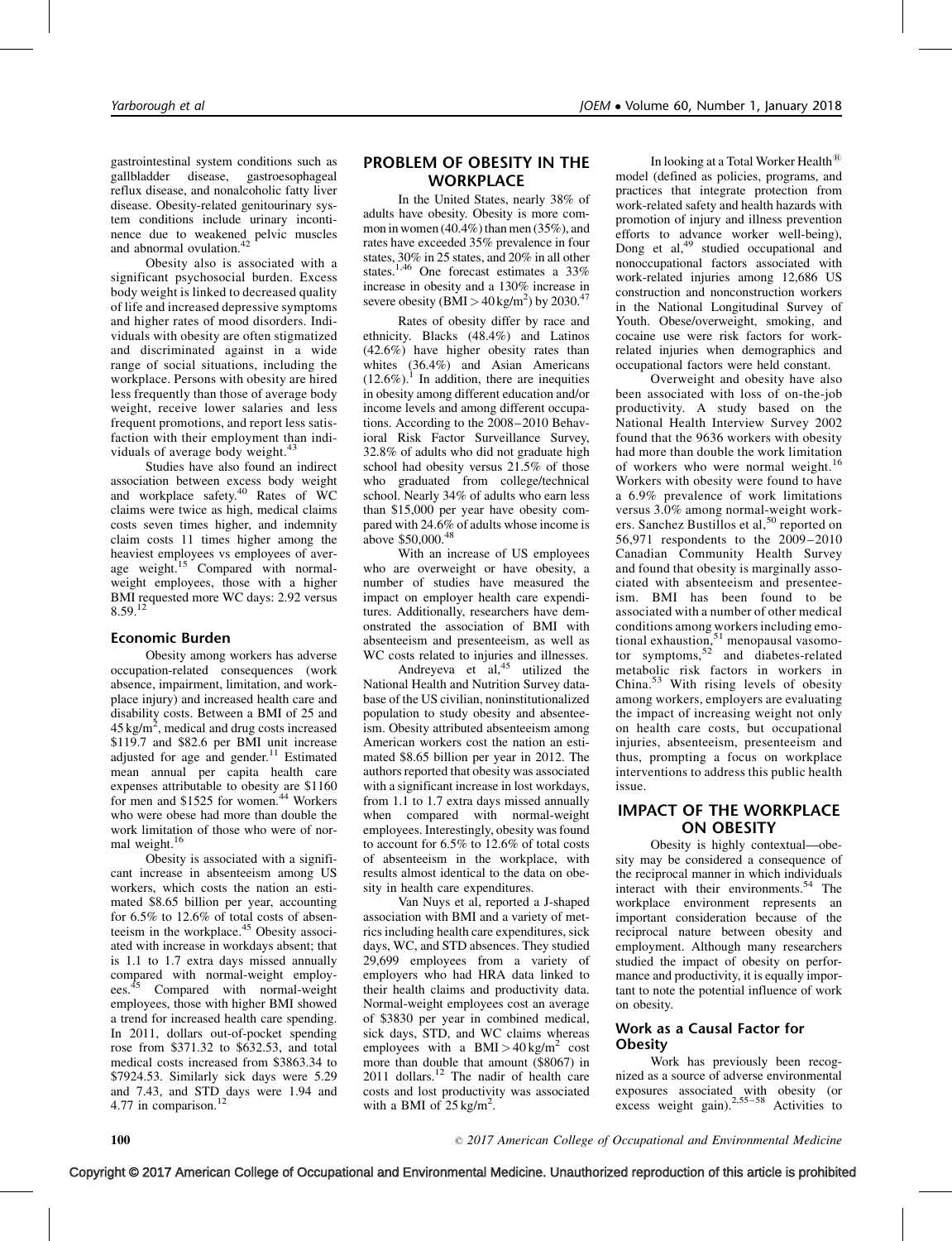consider in conceptual frameworks include multilevel influences (ie, individual, group, organization, and community level), corporate vision (eg, leadership, cultural norms and values, and worker involvement), and environmental approaches including conditions of work (eg, physical environment, psychosocial factors, socioeconomic envi-ronment, and job tasks and demands).<sup>[58,59](#page-9-0)</sup> Risk factors that have been associated with obesity among workers include social stressors, psychosocial work factors, working hours, sleep and night shift work, and sedentary behavior.

### Social Stressors

Work-related stress includes conflicts with coworkers and supervisors, a lack of control of work functions, and a negative group climate at work. Kottwitz et al,<sup>[60](#page-9-0)</sup> studied the influence of social stress among women workers on BMI and change in BMI over the course of a year. Measures of social stress in the workplace—including job control and conflict with coworkers were found to positively correlate with BMI. Furthermore, the authors noted that increased social stressors at work and reductions in job control increased BMI longitudinally. Low decision latitude, defined as the lack of authority to make important decisions, was also associated with obesity in a study by Nelson et al.<sup>[61](#page-9-0)</sup> Being harassed while at work, including being sworn at, screamed at, and receiving hostile or offensive gestures, was associated with both obesity and low levels of physical activity.[61,62](#page-9-0) Similarly, physical threats at work were noted to be moderately associ-ated with weight gain in a longitudinal<br>cohort study in Finland.<sup>[56](#page-9-0)</sup> In a study designed to test the association between lifestyle-related modifiable health risks (physical activity, cardiorespiratory fitness, and obesity), Pronk et al, observed that severe obesity (BMI  $\geq$  40 kg/m<sup>2</sup>) was associated with an increased number of work loss days, but obesity  $(BMI \ge 30 \text{ kg})$  $m^2$  and  $\leq 40 \text{ kg/m}^2$ ) was related to an increased difficulty of getting along with coworkers.[63](#page-9-0) In a 14-year longitudinal study of Canadian workers, decision authority was noted to be a significant work-related predictor for obesity among women, but not men.<sup>[64](#page-9-0)</sup>

### Psychosocial Work Factors

Psychosocial work factors, such as job demands, job content, job control, social interactions, and job future and career issues,<sup>[65](#page-9-0)</sup> may affect health and well-being. Health behaviors may be intermediate factors between the psychosocial work environment and health-related outcomes, such as obesity or excessive weight gain. Quist et al,<sup>[66](#page-9-0)</sup> followed Danish health

care workers (3982 men/152 women) as part of a cohort study with 3 years of follow-up and studied psychosocial work environmental factors and weight change. Specifically, they looked at work pace, workload, quality of leadership, influence at work, meaning of work, predictability, commitment, role clarity, and role conflict. High-quality leadership predicted weight loss among men. Among women, high role conflict and living alone predicted weight gain whereas high role clarity predicted both weight gain and weight loss. Another longitudinal cohort study conducted in Finland by Roos et al,<sup>[56](#page-9-0)</sup> noted that during the 5- to 7-year follow-up (during which time 26% of women and 24% of men gained 5 kg or more), physical threats at work were modestly associated with weight gain.

Social interactions may be a strong influence in the workplace where individuals spend a large share of their waking hours.<sup>[32,67,68](#page-8-0)</sup> Obesity proves to have myriad causes and associations. Diet, calorie expenditure, diabetes, stress, and quality and quantity of sleep all appear clustered<br>around obesity.<sup>[68–70](#page-9-0)</sup> Workers with obesity are overrepresented versus the general pop-ulation in certain occupations.<sup>[32,70,71](#page-8-0)</sup> For example, one study found that non-Hispanic white males who worked in health care support (36.3%), protective service (34.3%), and transportation and material moving (33.7%) had the highest prevalence of obesity whereas among non-Hispanic white female workers, the highest prevalence of obesity was in farming/fishing/ forestry (35.9%), transportation and material moving (31.5%), and production  $(30.4\%)$ .<sup>[32](#page-8-0)</sup>

A factor that is certain to cut across all jobs is the social network that underpins the employment milieu. Obesity in a firstdegree friend carries a 45% higher rate of obesity for the individual.<sup>[67](#page-9-0)</sup> Same sex contacts with obesity increases the individual's chances for obesity by  $71\%$ .<sup>67</sup> There is likely a large component of altered social norms contributed to the obesity ''contagion.''[32,67](#page-8-0) If an individual deems someone with obesity a friend (one sided), there appears to be a 57% increase in obesity risk. If the regard is mutual then the number rises to  $171\%$ .<sup>[67](#page-9-0)</sup> Clearly, social distance and strength of the social bond contribute greatly to the spread of obesity in the social context.

Although there are positive impacts to measures such as voluntarily increasing activity at the workplace, $32$  further research on the social factors within the workplace may provide further insights and mitigation strategies to the growth of the obesity problem. By understanding some of the organizational and psychosocial factors of these

jobs, more targeted and perhaps more effective interventions can be brought to bear.

#### Working Hours

Based on data from the 2010 National Health Interview Survey, employment involving work of more than 40 h/wk and exposure to a hostile work environment were associated with obesity.<sup>[66](#page-9-0)</sup> Similar results were noted for older workers based on panel data from the Health and Retire-ment Study.<sup>[72](#page-9-0)</sup> Here, older employees who worked more than 59 h/wk were 23% more likely to gain weight as compared to those who worked less than 59 h/wk. Au et  $al^{73}$ reported that employment itself is associated with more weight gain and less weight loss among middle-aged women. Furthermore, they noted that among employed women, increasingly long working hours were associated with more weight gain, especially higher levels of weight gain.

### Sleep and Night Shift Work

Sleep problems and obesity appear to cluster among working men and women in the same work unit, as reported by Oksanen et al,<sup>[40](#page-9-0)</sup> in a large study of 39,873 workers from 3040 workplaces in Finland. Given the co-occurrence of sleep problems and obesity among workers in the same work unit, interventions to reduce sleep and obesity problems may benefit from identification of ''risky'' workplaces. Night work has previously been associated with negative health effects. Buchvold et al,<sup>[74](#page-9-0)</sup> found a significant positive correlation between the number of night shifts worked in the last year and BMI. In contrast, Bekkers et al, did not report a positive association of night and shift work with weight change over 1 year, although they did note a larger weight increase among normal-weight workers who went from day to shift work.<sup>[75](#page-9-0)</sup> Night shift workers often have lack of choices to healthy meals due to poor access to healthy foods at night and this may be one reason for a correlation between poorer sleep patterns and eating behaviors.[76](#page-9-0) In general, despite some inconsistencies, a recent review of the literature concludes that there seems to be convincing evidence that shift work<br>increases the risk of obesity.<sup>77</sup>

#### Sedentary Behavior

Increased sedentary behavior is associated with obesity. Fixed night work has been associated with lower likelihood of becoming physically active.<sup>78</sup> Based on a 2year follow-up study with a cohort of 2062 recently graduated female health care assistants, the researchers reported no significant relationships between fixed night work with weight gain or obesity. Church et al, studied occupational physical activity and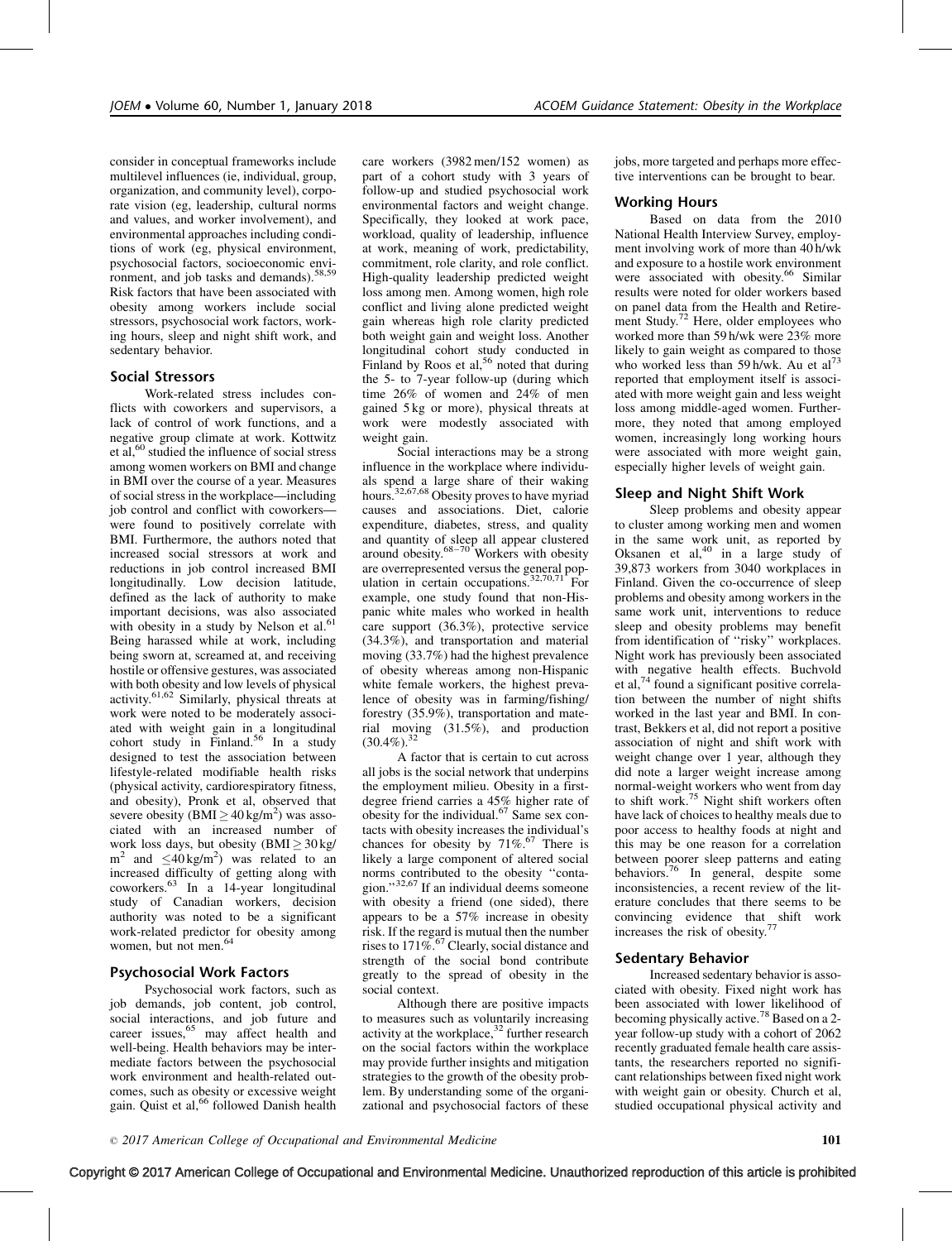energy expenditure trends over the past five decades for US workers and the relationships to obesity noting that during the 50 years between 1960 and 2010, daily occupation-related energy expenditure has decreased by more than 100 calories.<sup>[2](#page-8-0)</sup> This reduction expressed in energy expenditure accounts for a significant portion  $(\geq 80\%)$ of the increase in mean US body weight for both men and women during the same timeframe. Based on a review of the literature, Shrestha et al, $^{77}$  $^{77}$  $^{77}$  concluded that no significant association is yet shown between sedentary work and obesity, noting that simply replacing sitting at work by standing at work is unlikely to prevent or manage obesity.

## BENEFITS OF ADDRESSING OBESITY IN THE WORKPLACE

The US Centers for Disease Control and Prevention (CDC) recommends four main evaluation measures for determining the benefits of interventions addressing obesity in the workplace: (1) worker productivity, (2) health care cost, (3) health outcomes (obesity and related conditions such as hypertension and type 2 diabetes), and (4) organizational change (health behaviors).

Worker productivity is most easily measured as absenteeism. VanWormer et al,<sup>[80](#page-9-0)</sup> assessed 2-year absenteeism among 1228 employees completing a worksiterandomized trial that evaluated an environmental weight gain prevention intervention. They found weight change and baseline weight interacted to influence absenteeism—employees who were obese and gained weight averaged 6.6 sick days over 2 years versus normal-weight employees who maintained weight who averaged less than half this number. These results suggest that addressing obesity in the workplace, particularly through the prevention of weight gain, can benefit productivity by reducing absenteeism.

However, CDC notes that while worker productivity can be measured by number of sick days, a more precise indication can be gained by the use of a questionnaire such as, the Health and Work Performance Questionnaire (HPQ), a 10 point instrument assessing absenteeism and presenteeism. Harden et al, administered the HPQ before and after a 12-month Internet-delivered weight-loss intervention among 1030 workers with a BMI of  $>$  25 kg/m<sup>2.[81](#page-9-0)</sup> Although 22% of the participants achieved clinically meaningful weight loss  $($ >5% initial weight), no statistically significant changes in HPQ presenteeism or absenteeism were observed.

Future research is required to better define whether addressing obesity in the workplace can improve worker productivity and contain health care costs, and whether such efforts should target weight gain prevention as opposed to weight loss. Studies must also incorporate measures of presenteeism, which has been studied less extensively than absenteeism. A prior systematic review identified 14 studies addressing the influence of workplace health promotion programs on presenteeism, finding approximately half of them yielded improved presenteeism but substantial discrepancies regarding the best intervention strategies to promote presenteeism and methods to assess presenteeism.<sup>8</sup>

## MANAGEMENT OF OBESITY: NONSURGICAL INTERVENTIONS

### Lifestyle Modification Interventions

A program of diet, physical activity, and behavior therapy (ie, lifestyle modification) has long been the cornerstone of treatment for most individuals with obesity. A 5% weight loss is considered clinically significant.<sup>18</sup> In trials conducted in academic medical centers, persons counseled to eat a diet of 1200 to 1500 kcal/d, combined with regular exercise and a comprehensive program of lifestyle modification, lost approximately 7% to 10% of their initial weight in approximately 6 months.<sup>83,84</sup>

These interventions have been modified for use in primary care practice,  $85,86$  as well as specialty medical practices, such as infertility programs.[87](#page-10-0) Weight losses and improvements in weight-related comorbidities seen in these studies have been clinically significant for the majority of treated patients, but often not as robust as seen in well-controlled efficacy studies. In recent years, investigators have modified these interventions for administration using telephone-based counseling, internet sites, and smart phone applications.<sup>[88](#page-10-0)</sup> Similar to studies conducted in medical settings, weight losses with these approaches are typically more modest than those seen in studies that involve direct patient-provider contact.

This literature has served as the foundation of lifestyle modification interventions delivered in the workplace. A large number of studies have investigated lifestyle modification for weight loss caloric restriction, increased activity and/ or behavioral counseling or support offered to employees. Some of these studies have involved the use of commercial providers brought into the workplace; others have used a self-help or peer-support model. Other programs have focused on specific aspects of lifestyle modification—changing the food available in cafeterias through a number of strategies,

promoting physical activity with increased walking, or organizing employees to work together as teams and compete with one another. The wide creative range of approaches likely has helped foster levels of employee engagement, but also makes cross-study comparisons difficult. In general, lifestyle modification interventions delivered in the workplace produce modest, but often clinically significant weight losses and improvements in weight-related health problems for many individuals (see evidence tables [http://links.lww.com/JOM/](http://links.lww.com/JOM/A393) [A393](http://links.lww.com/JOM/A393)). However, and is often seen in the high-quality clinical trials from academic medical centers, sustained engagement in the behaviors that promote weight loss is difficult and successful weight maintenance in the years after treatment is atypical. In contrast, the CDC-recognized lifestyle change programs for prediabetes, which is commonly associated with obesity, showed that those with prediabetes who take part in a structured lifestyle change program can reduce their risk of developing type 2 diabetes by 58% (71% for people >60 years old), and the impact of this program can last for years to come.<sup>8</sup>

## Pharmacotherapy

According to the US Food and Drug Administration (FDA), adjuvant pharmacological treatments are approved for patients with a BMI  $\geq 30 \text{ kg/m}^2$  or with a  $\text{BMI} \geq 27 \text{ kg/m}^2$  who also have concomitant obesity-related risk factors or diseases and for whom dietary and physical activity therapy has not been successful. When prescribing an antiobesity medication, patients should be actively engaged in a lifestyle modification program that provides the strategies and skills needed to effectively use the medication. As with all medical interventions, the benefits of treatment must out way the risks in terms of side effects and cost.

The Endocrine Society recently published guidelines on the Pharmacological Management of Obesity.<sup>[90](#page-10-0)</sup> Core recommendations include the following:

- Prescribe pharmacotherapy for obesity as an adjunct to diet, exercise and behavior modification for individuals with  $\text{BMI} \geq 30 \text{ kg/m}^2$  or  $>27 \text{ kg/m}^2$  with at least one comorbidity; who are unable to lose and successfully maintain weight; and who meet label indications.
- Continue pharmacotherapy if the patient has lost at least 5% of initial body weight within 3 months of use; if not, discontinue and seek alternative approaches.
- In patients with uncontrolled hypertension and/or history of CVD, do not use sympathomimetic agents.
- Use a shared decision making process in selecting medications, providing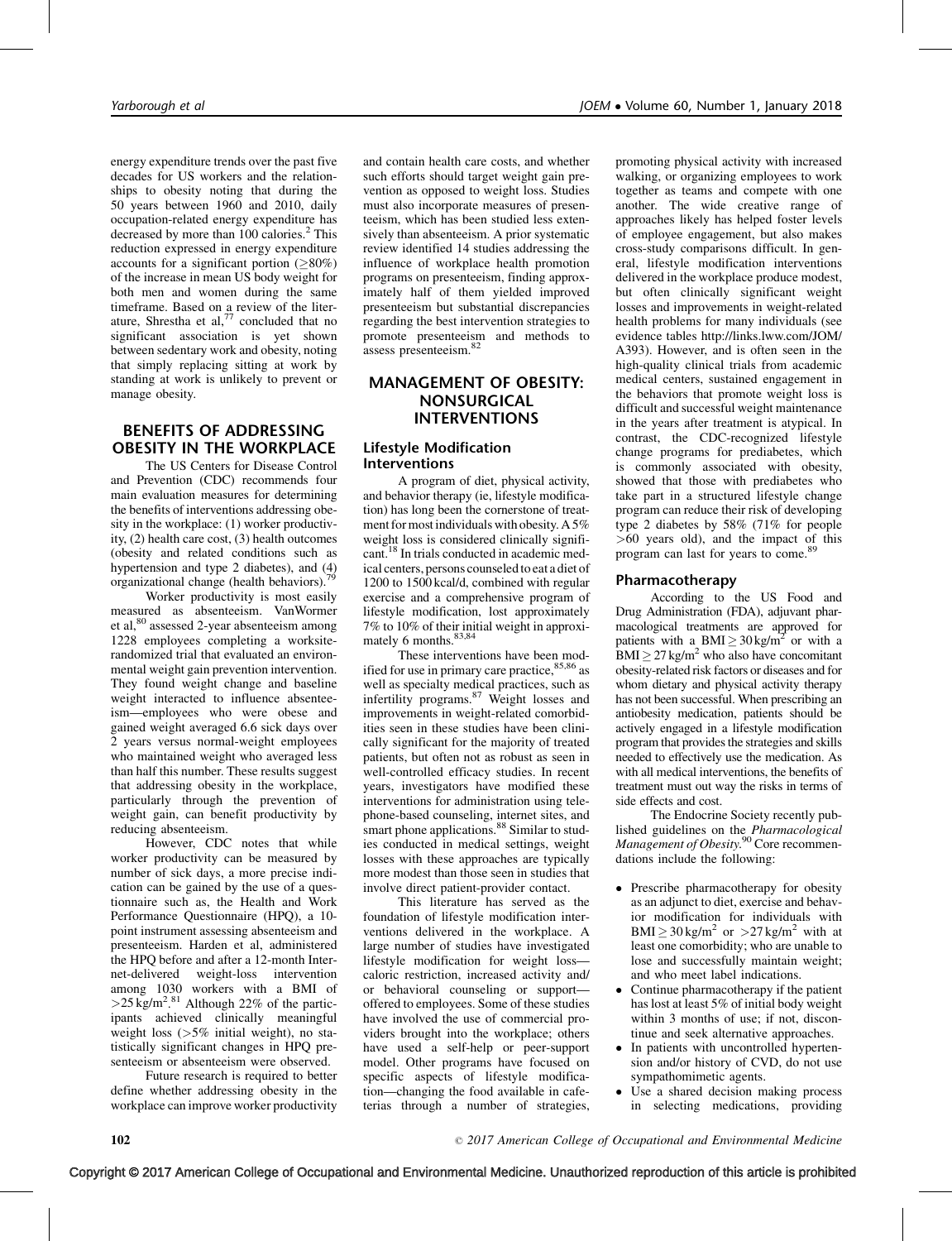patients with estimates of weight effects of medications.

Since 2012, four new antiobesity medications were approved by the FDA for weight loss and maintenance of weight loss: lorcaserin, phentermine/topiramate (PHEN/TPM) extended release, naltrexone sustained release (SR)/bupropion SR, and liraglutide. Although none of these medications have been selectively studied in the workplace, reduction of weight and associated comorbid conditions might lead to reduced absenteeism, presenteeism, and health care expenditures.

All of the four new medications have undergone randomized, placebo-controlled, double-blind trials of efficacy and safety. For FDA approval, medications are required to meet at least one of the following two criteria: (1) the difference in mean weight loss between the active-product and placebo-treated groups is  $\geq 5\%$  and the difference is statistically significant; and/ or (2) the proportion of subjects who lose  $\geq$ 5% of baseline body weight in the activeproduct group is at least 35%, is approximately double the proportion in the placebo-treated group, and the difference between groups is statistically significant.<sup>[91](#page-10-0)</sup> Although weight loss outcomes vary among the medications, 1-year categorical 5% weight loss ranges from 47.2% to 66.7% among those randomized to medication compared to 17.1% to 27.1% for those taking placebo. Clinical and statistical dose-dependent improvements were also seen in selected cardiovascular and metabolic outcome measurements that were related to the weight loss.

### MANAGEMENT OF OBESITY: SURGICAL INTERVENTIONS

Bariatric surgery is one option for the treatment of obesity. The indications for surgery are based on a National Institutes of Health (NIH) consensus statement published in 1991—well before important advances in bariatric surgery (namely accreditation), widespread use of laparoscopy, and increased understanding of obesity. These indications include a BMI of  $\geq$ 40 kg/m<sup>2</sup> or  $\geq$ 35 kg/m<sup>2</sup> with comorbidity, as well as documentation of previous weight loss efforts and absence of psychiatric or medical contraindication. The most commonly performed procedures in the US include gastric bypass and sleeve gastrectomy followed distantly by lap band and duodenal switch. Each procedure has its own advantages and potential risks. On average, patients tend to lose two-thirds of their excess body weight 1 year after surgery and maintain substantial weight loss long term.[92–94](#page-10-0)

Recent data, as well as improved outcomes, have led many experts and medical societies to suggest modifying the indications for bariatric or metabolic surgery. An international consensus of diabetes experts recently published guidelines using multiple randomized controlled trials with data now extending to 5 years. The data found surgical therapy for type 2 diabetes results in superior outcomes to maximal medical therapy. Forty-five medical societies now recommend bariatric surgery for any individual with a BMI  $> 35 \text{ kg/m}^2$ and type 2 diabetes. Furthermore, these guidelines recommend that surgery be considered for type 2 diabetics with a BMI of 30 to  $35 \text{ kg/m}^2$  who are not optimally controlled by medical therapy.<sup>95</sup>

Bariatric surgery has been shown in appropriate patients to be the most effective method for weight loss and prevention of recidivism. There are multiple procedures offered and weight loss for procedures, such as gastric bypass and vertical sleeve gastrectomy, generally result in excess weight loss of greater than 60%. With higher BMIs, lower percentages are seen on average. Perhaps, more importantly, obesity-related comorbid conditions can improve or even go into remission. In addition to diabetes, sleep apnea, hypertension, hyperlipidemia, degenerative joint disease, polycystic ovary syndrome, pseudotumor cerebri, chronic venous insufficiency, and gastroesophageal reflux disease have been shown to improve or resolve following bariatric/metabolic surgery.<sup>[96](#page-10-0)</sup> However, surgery is invasive and complications can occur. Long-term effects reported in the literature have included rise in alcohol misuse, suicide, overdose and accidental death, preferential loss of lean mass, loss of bone and muscle, and the like, among others including those related to surgery such as wound infections, and so on.<sup>97</sup> Laparoscopic gastric band surgery has been associated with significant complications and is no longer recommended.<sup>[98](#page-10-0)</sup> However, in certified centers, the risks of primary bariatric procedures has been reported to be identical to gallbladder surgery and joint replacement.

#### Gastric Bypass

Severe obesity is associated with some degree of cognitive impairment, which appears to improve for the majority of patients after the substantial weight loss seen with surgery. A number of small nonrandomized or controlled studies that addressed the association between gastric bypass and cognitive function found that bariatric surgery has been associated with improved cognition and possibly reduced the risk of cognitive decline or led to improvements in cogni-tion.<sup>[100–104](#page-10-0)</sup> Several reports that looked at various aspects of cognitive function are from the Longitudinal Assessment of Bariatric Surgery (LABS) project,<sup>105</sup> a NIH-funded consortium of six clinical centers and a data coordinating center that addressed clinical, epidemiological, and behavioral research in 4776 patients undergoing bariatric surgery.

Studies of small subsets of LABS patients have addressed mild cognitive impairment (MCI) and changes 12 months postgastric bypass,<sup>106</sup> and the effect of a family history of Alzheimer's disease (AD) on cognitive function of attention, executive function, memory, and language 12 weeks after bariatric surgery.<sup>[107](#page-10-0)</sup> These studies found an improvement in cognitive function following bariatric surgery; however, patients with a reported family history of AD exhibited a higher prevalence of cognitive impairment and did not show postoperative gains in memory abilities.<sup>[107](#page-10-0)</sup>

LABS data were also used to evaluate a group of 68 patients with a history of binge eating disorder (BED) with 20 patients with no history of BED to see whether the disorder was associated with less improvement in neurocognitive functioning test scores 12 months following bariatric surgery. As hypothesized, participants as a whole displayed significant improvements in test performance from presurgery baseline to postsurgery follow-up across three of four cognitive domains: attention, executive function, and memory; improvements were not seen in the domain of language. However, in contrast to expectations, BED and non-BED groups did not significantly differ in their respective degree of improvements over time.<sup>[108](#page-10-0)</sup> In a recent study of patients with severe obesity, the surgery group (Roux-en-Y gastric bypass) ''had higher remission rates and lower incidence rates of hypertension and dyslipidemia than did nonsurgery group 1 ( $P < 0.05$  for all com-<br>parisons)."<sup>[109](#page-10-0)</sup> In addition, "among the patients in the surgery group who had type 2 diabetes at baseline, type 2 diabetes remitted in 66 of 88 patients (75%) at 2 years, in 54 of 87 patients (62%) at 6 years, and in 43 of 84 patients (51%) at 12 years."<sup>109</sup>

#### Costs

Bariatric surgery has also been evaluated to assess its impact on health care expenditures. Mullen et al<sup>[110](#page-10-0)</sup> evaluated a prospective cohort of patients undergoing gastric bypass  $(n = 224)$  in a specified health plan over an 85-month period to analyze whether there were cost savings in terms of less-used health care. The authors utilized a closed, experience network of surgeons and performed a comparison between actual cost of surgical patients and projected health plan costs for those who were overweight and obese. In Year 1 postsurgery, costs for patients were lowerthan cost the year priorto surgery. By Year 2, surgical patients had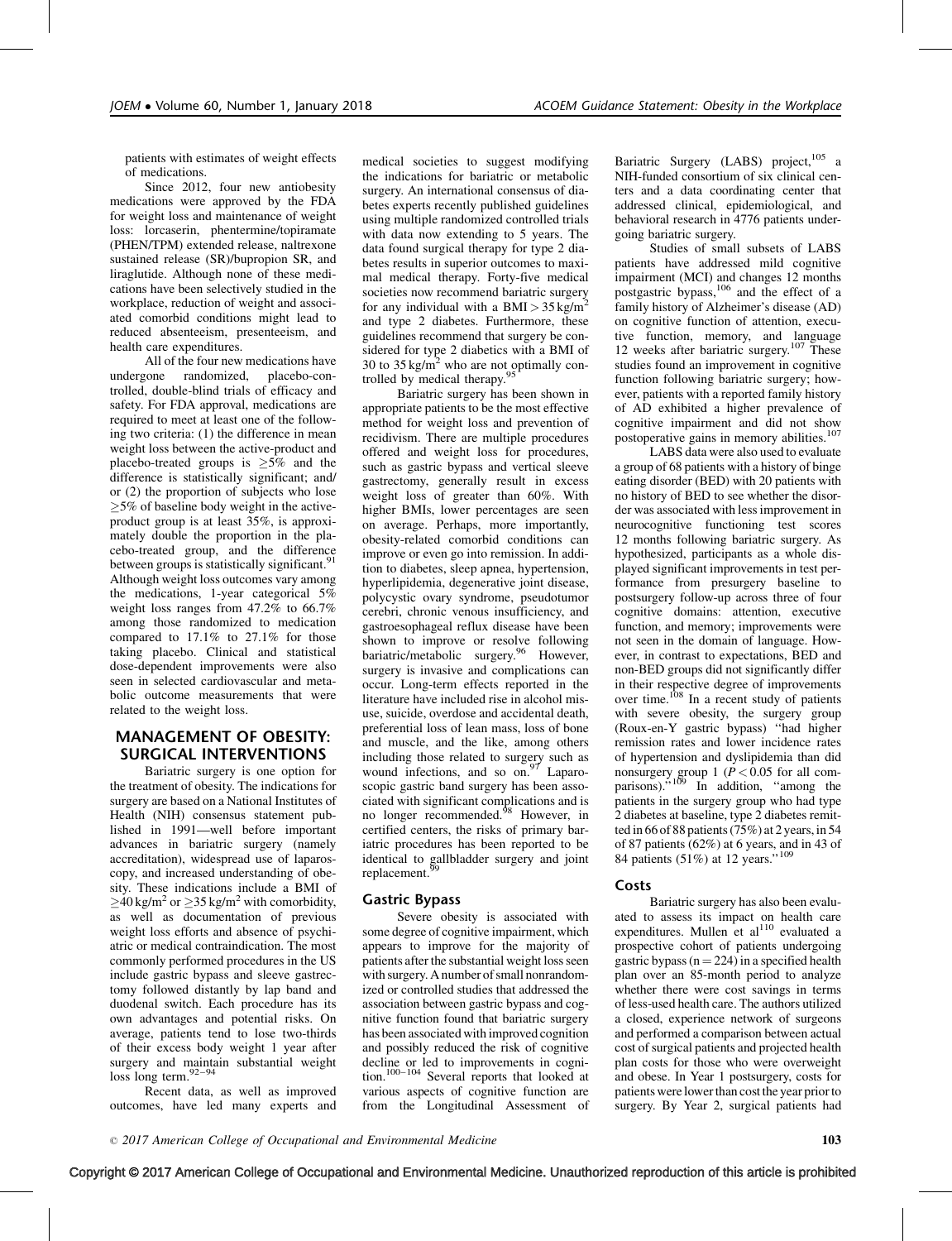incurred fewer costs than the health plan population with obesity. By Year 3, surgical patients had incurred fewer costs than the overweight population. By 3.5 years, patients broke even on surgical costs. The authors concluded that although gastric bypass is a costly surgical procedure, longitudinal costs savings and overall health improvement for those undergoing the procedure are cost-effective within a closed, experienced network. Weight-loss surgery decreased annual costs per patient in the years after surgery.

Gastric banding has declined over the past 5 years due to the rise in sleeve gastrectomy, realization of the heterogeneity of weight loss for gastric banding, and a significant incidence of surgical complications. Finkelstein initially presented a costbenefit study of gastric banding that demonstrated a 5-year cost savings of \$10,960, and a return of investment by the ninth quarter following the procedure. By utilizing indirect costs, net savings by Year 5 was \$34,160. Indirect cost savings were generated by quantifying medical expenditures, absenteeism and presenteeism rates.<sup>[111](#page-10-0)</sup>

## Other Bariatric Surgery Studies

Seven studies related to multiple bariatric procedures were reviewed.<sup>104,112–117</sup> A population-based study of the impact of bariatric surgery on a region of Texas looked at the burden of obesity on this area and then calculated the benefit of bariatric surgery. Burden of disease was quantified by losses in business output, employment, income, indirect business taxes, and days of work. Following surgery, the median and mean of  $33 (\pm 10)$  days of work lost decreased to a median of 0 and mean of 1 ( $\pm$ 4) days of work lost at 1 year. These data were derived from patient surveys before and after surgery and extrapolated to the population. Net benefit of surgery at 3%, 5%, 10% discount rates was \$9.9 billion, \$5 billion, and \$1.3 billion, respectively, to the region, demonstrating that bariatric surgery was associated with a decrease in lost workdays.<sup>[112](#page-10-0)</sup> As in numerous other studies, bariatric surgery is associated with substantial improvements in quality of life, improvements in mobility, and reductions in self-reported pain.<sup>115–118</sup>

## Emerging Invasive Therapies

Based on the success of bariatric surgery, new modalities have been in development to provide weight loss through endoscopy. Within the last 2 years, several intragastric balloons have been approved for commercial usage in the United States. Balloons—inserted through the mouth and inflated in the stomach—are left in place for 6 months and then removed via another endoscopic procedure. As compared with placebo, balloons have been shown to result in significant weight loss at 6 and 12 months. However, a recent study reported on the deaths of five patients who underwent intragastric balloon surgery, although the root cause of death is at this time unknown.<sup>[119](#page-10-0)</sup> Following balloon extraction, there may be a tendency for weight regain. To date, there are no evidence-based research studies that show an impact on worker health or productivity. Newer balloon models that can be swallowed and degrade—thus not requiring extraction will soon be coming to market.

Another approach uses a pacemaker type device to provide current to the vagus nerve, blocking certain aspects of vagus nerve propagation. Approved by the FDA for use in 2015, weight loss is far less than stapling procedures and adjustable bands. Presently, there are no data documenting an impact on workers afflicted with obesity.

## Body Contouring Surgery

As a consequence of surgery, body contouring procedures to remove excess skin loss associated with massive surgical or nonsurgical weight loss is often necessary. The American Society of Plastic Surgeons, reports that more than 50,000 individuals underwent this procedure to remove excess skin associated with increased body image issues and decreased physical function and quality of life, which likely motivates pursuit of these surgical<br>treatments.<sup>[120,121](#page-10-0)</sup> The majority of patients who undergo these procedures report satisfaction with the results and improvements in physical and psychosocial health. Additional research is required to determine indications for body contouring surgery and coverage by health insurance.

## **DISCUSSION**

### Recommendations for Addressing Obesity in the **Workplace**

Based on this systematic review of the literature regarding worker obesity, it was the consensus of the Panel that employers should adhere to the following basic recommendations in an effort to prevent and treat obesity in their workplace.

#### Prevention

- Offer appealing, healthy choices in cafeteria and/or vending machines.
- Provide healthier food at meetings and other employee events.
- Ensure access to safe walking areas for employees/encourage employees to use the stairways.
- Offer wellness classes on nutrition, exercise, and weight management.
- Offer memberships or discounts to health/fitness clubs.
- Offer regular health screenings/HRAs for employees.

### Treatment

- Implement a workplace wellness program that provides opportunities to aid employees in adopting healthy lifestyles.
- Offer behavioral counseling to employees.
- Offer coverage/access to bariatric surgery to individuals with a BMI  $\geq$  40 kg/  $m^2$ , for those with BMI > 35 kg/m<sup>2</sup> with significant comorbid conditions associated with obesity such as type 2 diabetes, hypertension, sleep apnea, infertility, pseudotumor cerebrei, and those with disabling joint disease requiring surgical replacement, and individuals with a BMI of 30 to  $35 \text{ kg/m}^2$  with type 2 diabetes who are not optimally controlled by medical therapy.[27,95](#page-8-0)

### Research Gaps

Panel members identified several areas that require more evidence-based research and investigation. These include the following:

- The impact of medications on performance and functional outcomes. Use of medications on a longer-term basis should be investigated, but there are no studies addressing pharmacological treatment of obesity in the workplace. In pharmaco-economics, there is an increasing emphasis on including the impact on productivity in the analysis of a drug's benefit and in many cases, even included in the pricing. The lack of pharmacology studies in the workplace is notable and needs to be addressed.
- Criteria that includes a supervised diet for 6 months prior to bariatric surgery, as there is inconclusive evidence regarding the relationship between insurance-mandated medical-weight management prior to bariatric surgery and postoperative<br>outcomes.<sup>[118](#page-10-0)</sup>
- Identifying postoperative therapies that can be utilized to prevent recidivism.
- The impact of bariatric surgery on cognitive functioning. As high-level cognition is a necessary element for safety and productivity, it is important to further evaluate the association of bariatric surgery and cognitive function. Small nonrandomized or controlled studies have shown an association of cognitive function improvement after surgery; however, further research is needed.

## **CONCLUSIONS**

Helping prevent employees from developing obesity should be an important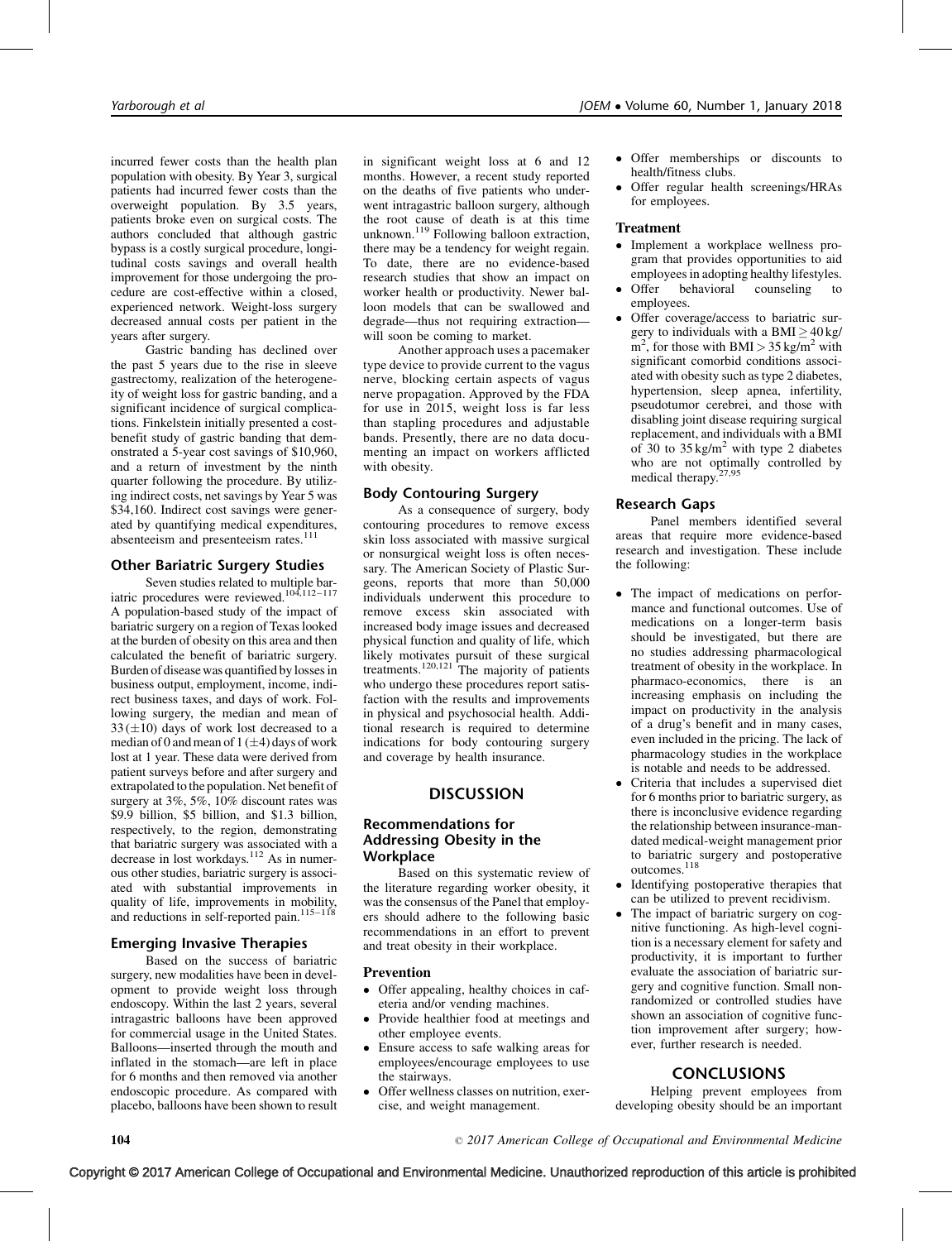<span id="page-8-0"></span>focus of workplace-based programs. Insurance companies may need to evaluate their approaches to coverage accordingly. Prevention is key as noted from two long-term cohort studies which found that ''weight gain from early to middle adulthood was associated with increased risk of morbidity and mortality, and decreased odds of achieving the composite healthy aging outcome among women and men...weight gain as little as 5 kg was associated with significantly elevated incidence of a composite measure of major chronic diseases, consisting of type 2 diabetes, CVD, cancer, and nontraumatic death."<sup>[122](#page-10-0)</sup>

The costs of obesity among workers are immense and the responsibility for managing it is increasingly falling to employers. Employers and their health plan designers need to understand how to manage and treat obesity among employees in addition to developing programs that focus on prevention. Employers need to understand that the workplace environment and employment conditions may contribute to the obesity within a workforce and that all efforts to encourage physical activity and eating healthy should be exhausted to prevent obesity and slow weight gain for all employees. Of the studies that met our inclusion criteria, many of the findings support both the use of lifestyle modification leveraging the workplace social context and the use of bariatric surgery in appropriate patients and in certified centers to assist patients in losing weight. As these interventions may prove cost effective in the long term, a case can be made that they be covered by insurance. The intent of this document is to help guide future research in the realm of obesity among workers.

#### ACKNOWLEDGMENTS

ACOEM and the members of the panel wish to thank Pamela Allweiss, MD, MPH, for her contributions as a reviewer to this document.

### **REFERENCES**

- 1. Flegal KM, Kruszon-Moran D, Carroll MD, Fryar CD, Ogden CL. Trends in obesity among adults in the United States, 2005 to 2014. JAMA. 2016;315:2284–2291.
- 2. Church TS, Thomas DM, Tudor-Locke C, et al. Trends over 5 decades in U.S. occupationrelated physical activity and their associations with obesity. PLoS One. 2011;6:e19657.
- 3. Lin TC, Courtney TK, Lombardi DA, Verma SK. Association between sedentary work and BMI in a U.S. National Longitudinal Survey. Am J Prev Med. 2015;49:e117–e123.
- 4. Kyle T, Nadglowski J, Stanford F. Consumers Report That Health Insurance Does Not Often Cover Obesity Treatment, Even When Wellness Programs Target BMI. Presented at: Obesity Week; November 4, 2015; Los Angeles, CA. Available at: [http://conscienhealth.org/wp-con](http://conscienhealth.org/wp-content/uploads/2015/11/insurance.pdf)[tent/uploads/2015/11/insurance.pdf. Accessed](http://conscienhealth.org/wp-content/uploads/2015/11/insurance.pdf) [March 17, 2016.](http://conscienhealth.org/wp-content/uploads/2015/11/insurance.pdf)
- 5. American College of Occupational and Environmental Medicine. Methodology for ACOEM's Occupational Medicine Practice Guidelines—2017 Revision. 2017. [https://](https://www.acoem.org/uploadedFiles/Knowledge_Centers/Practice_Guidelines/ACOEM%20Practice%20Guidelines%20Methodology.pdf) [www.acoem.org/uploadedFiles/Knowledge\\_](https://www.acoem.org/uploadedFiles/Knowledge_Centers/Practice_Guidelines/ACOEM%20Practice%20Guidelines%20Methodology.pdf) [Centers/Practice\\_Guidelines/ACOEM%20-](https://www.acoem.org/uploadedFiles/Knowledge_Centers/Practice_Guidelines/ACOEM%20Practice%20Guidelines%20Methodology.pdf) [Practice%20Guidelines%20Methodology.](https://www.acoem.org/uploadedFiles/Knowledge_Centers/Practice_Guidelines/ACOEM%20Practice%20Guidelines%20Methodology.pdf) [pdf. Accessed November 8, 2017.](https://www.acoem.org/uploadedFiles/Knowledge_Centers/Practice_Guidelines/ACOEM%20Practice%20Guidelines%20Methodology.pdf)
- 6. Harris JS, Weiss MS, Haas NS, et al. Methodology for ACOEM's occupational medicine practice guidelines-2017 revision. J Occup Environ Med. 2017;59:913–919.
- 7. Pelletier K. A review and analysis of the clinical and cost-effectiveness studies of comprehensive health promotion and disease management programs at the worksite: Update VIII 2008 to 2010. J Occup Environ Med. 2011;53:1310–1331.
- 8. U.S. National Library of Medicine. Health Risks of Obesity. Available at: [https://medline](https://medlineplus.gov/ency/patientinstructions/000348.htm)[plus.gov/ency/patientinstructions/000348.htm.](https://medlineplus.gov/ency/patientinstructions/000348.htm) [Medline Plus. 2015. Accessed November 8,](https://medlineplus.gov/ency/patientinstructions/000348.htm) [2017.](https://medlineplus.gov/ency/patientinstructions/000348.htm)
- 9. Jih J, Mukherjea A, Vittinghoff E, et al. Using appropriate body mass index cut points for overweight and obesity among Asian Americans. Prev Med. 2014;65:1–6.
- 10. Burton WN, Chen CY, Schultz AB, Edington DW. The economic costs associated with body mass index in a workplace. J Occup Environ Med. 1998;40:786-792.
- 11. Wang F, McDonald T, Bender J, Reffitt B, Miller A, Edington DW. Association of healthcare costs with per unit body mass index increase. J Occup Environ Med. 2006;48: 668–674.
- 12. Van Nuys K, Globe D, Ng-Mak D, Cheung H, Sullivan J, Goldman D. The association between employee obesity and employer costs: evidence from a panel of U.S. employers. Am J Health Promot. 2014;28: 277–285.
- 13. Henke RM, Carls GS, Short ME, et al. The relationship between health risks and health and productivity costs among employees at Pepsi Bottling Group. J Occup Environ Med. 2010;52:519–527.
- 14. Arena VC, Padiyar KR, Burton WN, Schwerha JJ. The impact of body mass index on shortterm disability in the workplace. J Occup Environ Med. 2006;48:1118–1124.
- 15. Ostbye T, Dement JM, Krause KM. Obesity and workers' compensation: results from the Duke Health and Safety Surveillance System. Arch Intern Med. 2007;167:766–773.
- 16. Hertz RP, Unger AN, McDonald M, Lustik MB, Biddulph-Krentar J. The impact of obesity on work limitations and cardiovascular risk factors in the U.S. workforce. J Occup Environ Med. 2004;46:1196–1203.
- 17. National Heart Lung and Blood Institute. Overweight and Obesity. Available at: [https://www.nhlbi.nih.gov/health/health-topics/](https://www.nhlbi.nih.gov/health/health-topics/topics/obe/) [topics/obe/. February 2017. Accessed November](https://www.nhlbi.nih.gov/health/health-topics/topics/obe/) [8, 2017.](https://www.nhlbi.nih.gov/health/health-topics/topics/obe/)
- 18. Jensen MD, Ryan DH, Apovian CM, et al. 2013 AHA/ACC/TOS guideline for the management of overweight and obesity in adults: a report of the American College of Cardiology/ American Heart Association Task Force on Practice Guidelines and The Obesity Society. Circulation. 2014;129(25 suppl 2):S102– S138.
- 19. Lau DC, Douketis JD, Morrison KM, et al. 2006 Canadian clinical practice guidelines on the management and prevention of obesity in adults and children [summary]. CMAJ. 2007; 176:S1–S13.
- 20. Yumuk V, Tsigos C, Fried M, et al. European guidelines for obesity management in adults. Obes Facts. 2015;8:402–424.
- 21. National Committee for Quality Assurance (NCQA). Healthcare Effectiveness Data and Information Set (HEDIS). Available at: [http://](http://www.ncqa.org/hedis-quality-measurement/hedis-measures%23sthash.2euJ65Hj.dpuf) [www.ncqa.org/hedis-quality-measurement/hedis](http://www.ncqa.org/hedis-quality-measurement/hedis-measures%23sthash.2euJ65Hj.dpuf)[measures#sthash.2euJ65Hj.dpuf. Accessed](http://www.ncqa.org/hedis-quality-measurement/hedis-measures%23sthash.2euJ65Hj.dpuf) [November 8, 2017.](http://www.ncqa.org/hedis-quality-measurement/hedis-measures%23sthash.2euJ65Hj.dpuf)
- 22. Moyer VA, Preventive Services Task Force. Screening for and management of obesity in adults: U.S. Preventive Services Task Force recommendation statement. Ann Intern Med. 2012;157:373–378.
- 23. National Heart Lung and Blood Institute. What Is Metabolic Syndrome? Available at: [https://www.nhlbi.nih.gov/health/health-topics/](https://www.nhlbi.nih.gov/health/health-topics/topics/ms) [topics/ms. June 2016. Accessed November 8,](https://www.nhlbi.nih.gov/health/health-topics/topics/ms) [2017.](https://www.nhlbi.nih.gov/health/health-topics/topics/ms)
- 24. National Heart Lung and Blood Institute. Aim for a Healthy Weight. Available at: [https://](https://www.nhlbi.nih.gov/files/docs/public/heart/aim_hwt.pdf) [www.nhlbi.nih.gov/files/docs/public/heart/](https://www.nhlbi.nih.gov/files/docs/public/heart/aim_hwt.pdf) [aim\\_hwt.pdf. August 2005. Accessed Novem](https://www.nhlbi.nih.gov/files/docs/public/heart/aim_hwt.pdf)[ber 8, 2017.](https://www.nhlbi.nih.gov/files/docs/public/heart/aim_hwt.pdf)
- 25. Alberti KG, Eckel RH, Grundy SM, et al. Harmonizing the metabolic syndrome: a joint interim statement of the International Diabetes Federation Task Force on Epidemiology and Prevention; National Heart, Lung, and Blood Institute; American Heart Association; World Heart Federation; International Atherosclerosis Society; and International Association for the Study of Obesity. Circulation. 2009;120: 1640–1645.
- 26. Daniel S, Soleymani T, Garvey WT. A complications-based clinical staging of obesity to guide treatment modality and intensity. Curr Opin Endocrinol Diabetes Obes. 2013;20: 377–388.
- 27. Garvey WT, Mechanick JI, Brett EM, et al. American Association of Clinical Endocrinologists and American College of Endocrinology comprehensive clinical practice guidelines for medical care of patients with obesity. Endocr Pract. 2016;(22 suppl 3):1-203.
- 28. Sharma AM, Kushner RF. A proposed clinical staging system for obesity. Int  $\hat{J}$  Obes (Lond). 2009;33:289–295.
- 29. Kuk JL, Ardern CI, Church TS, et al. Edmonton Obesity Staging System: association with weight history and mortality risk. Appl Physiol Nutr Metab. 2011;36:570–576.
- 30. Padwal RS, Pajewski NM, Allison DB, Sharma AM. Using the Edmonton obesity staging system to predict mortality in a population-representative cohort of people with overweight and obesity. CMAJ. 2011;183: E1059–E1066.
- 31. Steele C, Thomas C, Henley S, et al. Vital signs: trends in incidence of cancers associated with overweight and obesity—United States, 2005–2014. MMWR Morb Mortal Wkly Rep. 2017;66:1052–1058.
- 32. Gu JK, Charles LE, Bang KM, et al. Prevalence of obesity by occupation among US workers: the National Health Interview Survey 2004–2011. J Occup Environ Med. 2014;56: 516–528.
- 33. Centers for Disease Control and Prevention. The Health Effects of Overweight and Obesity. Available at: [https://www.cdc.gov/healthy](https://www.cdc.gov/healthyweight/effects/index.html)[weight/effects/index.html. June 2015. Accessed](https://www.cdc.gov/healthyweight/effects/index.html) [November 8, 2017.](https://www.cdc.gov/healthyweight/effects/index.html)
- 34. National Heart Lung and Blood Institute. Signs, Symptoms, and Complications. Available at: [https://www.nhlbi.nih.gov/health/](https://www.nhlbi.nih.gov/health/health-topics/topics/obe/signs)<br>health-topics/topics/obe/signs. February health-topics/topics/obe/signs. [2017. Accessed November 8, 2017.](https://www.nhlbi.nih.gov/health/health-topics/topics/obe/signs)

 $\degree$  2017 American College of Occupational and Environmental Medicine 105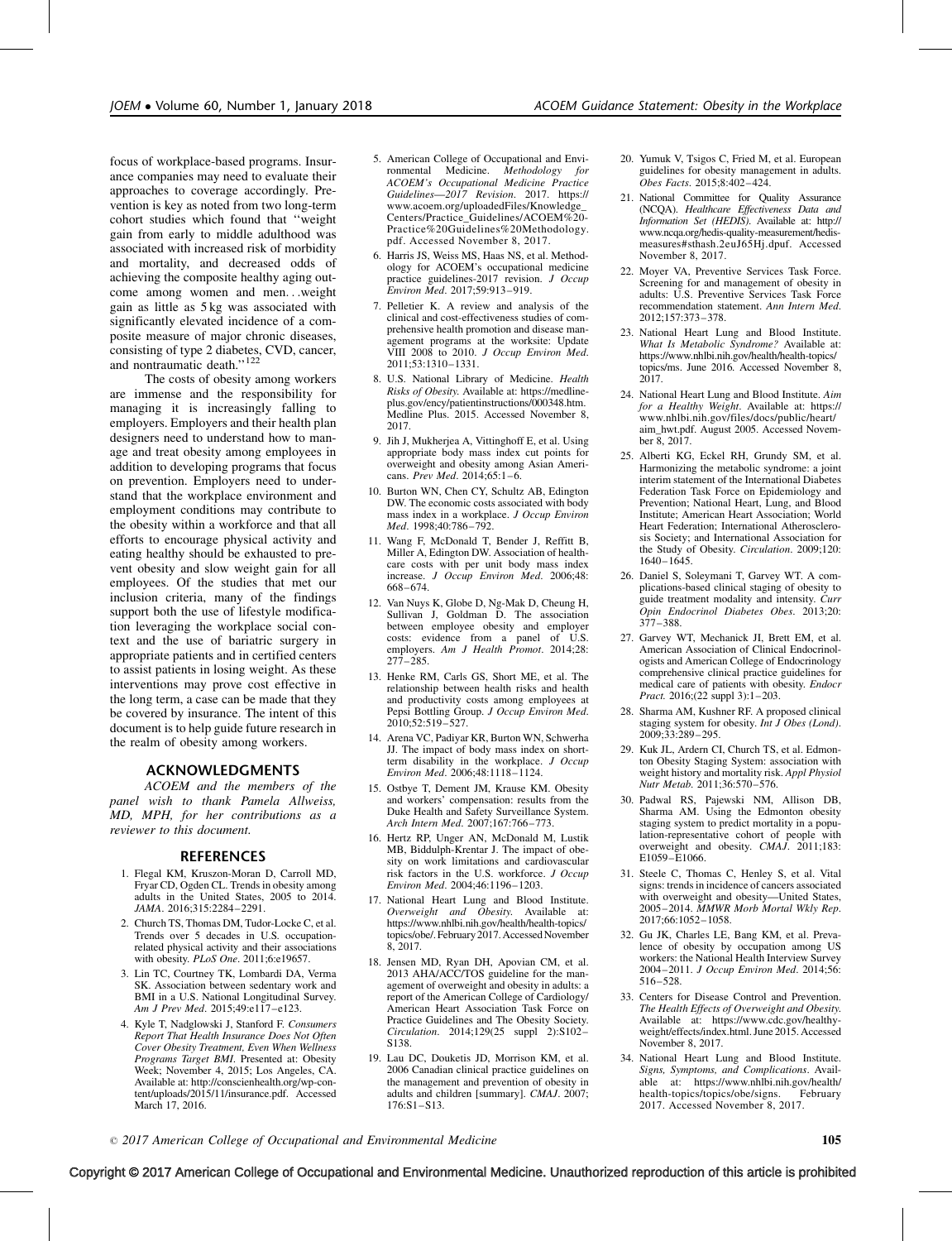- <span id="page-9-0"></span>35. Fried Y, Laurence G, Shirom A, et al. The relationship between job enrichment and abdominal obesity: a longitudinal field study of apparently healthy individuals. J Occup Health Psychol. 2013;18:458–468.
- 36. Lyall D, Celis-Morales C, Ward J, et al. Association of body mass index with cardiometabolic disease in the UK Biobank: a mendelian randomization study. JAMA Cardiol. 2017;2: 882–889.
- 37. Anandacoomarasamy A, Caterson I, Sambrook P, Fransen M, March L. The impact of obesity on the musculoskeletal system. Intl J Obes (Lond). 2008;32:32211–32222.
- 38. Schoenfisch A, Dement J, Stankevitz K, Ostbye T. The relationship between BMI and work-related musculoskeletal (MSK) injury rates is modified by job-associated level of MSK injury risk. J Occup Environ Med. 2017;59:425–433.
- 39. National Heart Lung and Blood Institute. What Is Obesity Hypoventilation Syndrome? Available at: [https://www.nhlbi.nih.gov/health/](https://www.nhlbi.nih.gov/health/health-topics/topics/ohs)<br>health-topics/topics/ohs. January 2012. health-topics/topics/ohs. [Accessed November 8, 2017.](https://www.nhlbi.nih.gov/health/health-topics/topics/ohs)
- 40. Oksanen T, Kawachi I, Subramanian S, et al. Do obesity and sleep problems cluster in the workplace? A multivariate, multilevel study. Scand J Work Environ Health. 2013;39:276–283.
- 41. Mokhlesi B. Obesity hypoventilation syndrome: a state-of-the-art review. Respir Care. 2010;55:1347–1362.
- 42. Thinkhamrop W, Laohasiriwong W. Factors associated with musculoskeletal disorders among registered nurses: evidence from the Thai Nurse Cohort Study. Kathmandu Univ Med J. 2015;51:238–243.
- 43. Puhl R, Heuer C. The stigma of obesity: a review and update. Obesity (Silver Spring). 2009;17:941–964.
- 44. Mozaffarian D, Benjamin E, Go A, et al. Heart Disease and Stroke Statistics—2016 Update. A Report From the American Heart Association. Circulation. 2016;133: e38–360.
- 45. Andreyeva T, Luedicke J, Wang YC. Statelevel estimates of obesity-attributable costs of absenteeism. J Occup Environ Med. 2014;56:1120–1127.
- 46. Trust for America's Health and Robert Wood Johnson Foundation. The State of Obesity: 2016. Better Policies for a Healthier America. Available at: [http://healthyamericans.org/](http://healthyamericans.org/assets/files/TFAH-2016-ObesityReport-FINAL.pdf) [assets/files/TFAH-2016-ObesityReport-FINAL.](http://healthyamericans.org/assets/files/TFAH-2016-ObesityReport-FINAL.pdf) [pdf. September 2016. Accessed November 8,](http://healthyamericans.org/assets/files/TFAH-2016-ObesityReport-FINAL.pdf) [2017.](http://healthyamericans.org/assets/files/TFAH-2016-ObesityReport-FINAL.pdf)
- 47. Finkelstein EA, Khavjou OA, Thompson H, et al. Obesity and severe obesity forecasts through 2030. Am J Prev Med. 2012;42:563–570.
- 48. Trust for America's Health and Robert Wood Johnson Foundation. F as in Fat: How Obesity Threatens America's Future—2011. Washington, DC: Trust for America's Health; 2011.
- 49. Dong XS, Wang X, Largay JA. Occupational and non-occupational factors associated with work-related injuries among construction workers in the USA. Int J Occup Environ Health. 2015;21:142–150.
- 50. Sanchez Bustillos A, Vargas KGJ3rd, Gomero-Cuadra R. Work productivity among adults with varied body mass index: results from a Canadian population-based survey. J Epidemiol Glob Health. 2015;5:191–199.
- 51. Proper KI, Koppes LL, Meijer S, Bemelmans WJ. The association between body mass index status and sick leave and the role of emotional exhaustion—a mediation analysis among a

representative sample of dutch employees. J Occup Environ Med. 2013;55:1213–1218.

- 52. Gartoulla P, Bell RJ, Worsley R, Davis SR. Menopausal vasomotor symptoms are associated with poor self-assessed work ability. Maturitas. 2016;87:33–39.
- 53. Bi Y, Wang L, Xu Y, et al. Diabetes-related metabolic risk factors in internal migrant workers in China: a national surveillance study. Lancet Diabetes Endocrinol. 2016;4:125–135.
- 54. Kleinert S, Horton R. Rethinking and reframing obesity. Lancet. 2015;385:2326–2328.
- 55. Pronk NP. Fitness of the US workforce. Annu Rev Public Health. 2015;36:131–149.
- 56. Roos E, Lallukka T, Rahkonen O, Lahelma E, Laaksonen M. Working conditions and major weight gain—a prospective cohort study. Arch Environ Occup Health. 2013;68:166–172.
- 57. Schulte PA, Wagner GR, Ostry A, et al. Work, obesity, and occupational safety and health. Am J Public Health. 2007;97:428–436.
- 58. Sorensen G, McLellan DL, Sabbath EL, et al. Integrating worksite health protection and health promotion: a conceptual model for intervention and research. Prev Med. 2016;91:188–196.
- 59. Framer E, Kaplan G, Pronk N. Chapter 17:<br>Addressing obesity at the workplace. In: Addressing obesity at the workplace. O'Donnell M, editor. Health Promotion in the Workplace. 4th ed., Troy, MI: American Journal of Health Promotion Inc; 2014 p. 509-534.
- 60. Kottwitz MU, Grebner S, Semmer NK, Tschan F, Elfering A. Social stress at work and change in women's body weight. Ind Health. 2014;52:163–171.
- 61. Nelson CC, Wagner GR, Caban-Martinez AJ, et al. Physical activity and body mass index: the contribution of age and workplace characteristics. Am J Prev Med. 2014:46(3 suppl 1):S42–S51.
- 62. Sorensen G, Stoddard AM, Stoffel S, et al. The role of the work context in multiple wellness outcomes for hospital patient care workers. J Occup Environ Med. 2011;53:899–910.
- 63. Pronk NP, Martinson B, Kessler RC, Beck AL, Simon GE, Wang P. The association between work performance and physical activity, cardiorespiratory fitness, and obesity. J Occup Environ Med. 2004;46:19–25.
- 64. Quist H, Christensen U, Christensen K, Aust B, Borg V, Bjorner J. Psychosocial work environment factors and weight change: a prospective study among Danish health care workers. BMC Public Health. 2013;13:43.
- 65. Carayon P, Lim S-Y. Chapter 15: Psychosocial work factors. In: Karwowski W, Marras W, editors. The Occupational Ergonomics Handbook. CRC Press LLC; 1999.
- 66. Luckhaupt SE, Cohen MA, Li J, Calvert GM. Prevalence of obesity among U.S. workers and associations with occupational factors. Am J Prev Med. 2014;46:237-248.
- 67. Christakis NA, Fowler JH. The spread of obesity in a large social network over 32 years. N Engl J Med. 2007;357:370–379.
- 68. Rush T, LeardMann CA, Crum-Cianflone NF. Obesity and associated adverse health outcomes among US military members and veterans: Findings from the millennium cohort study. Obesity (Silver Spring). 2016;24:1582–1589.
- 69. Buden JC, Dugan AG, Namazi S, Huedo-Medina TB, Cherniack MG, Faghri PD. Work characteristics as predictors of correctional supervisors' health outcomes. J Occup Environ Med. 2016;58:e325–e334.
- 70. Olson R, Thompson S, Wipfli B, et al. Sleep, dietary, and exercise behavioral clusters

among truck drivers with obesity. Implications for interventions. J Occup Environ Med. 2016;58:314–321.

- 71. Munir F, Clemes S, Houdmont J, Randall R. Overweight and obesity in UK firefighters. Occup Med (Lond). 2012;62:362–365.
- 72. Mercan MA. A research note on the relationship between long working hours and weight gain for older workers in the United States. Res Aging. 2014;36:557–567.
- 73. Au N, Hauck N, Hollingsworth B. Employment, work hours, and weight gain among middle-aged women. Int J Obes (Lond). 2013;37:718–724.
- 74. Buchvold HV, Pallesen S, Oyane NM, Bjorvatn B. Associations between night work and BMI, alcohol, smoking, caffeine and exercise—a cross-sectional study. BMC Public Health. 2015;15:1112.
- 75. Bekkers MB, Koppes LL, Rodenburg W, van Steeg H, Proper KI. Relationship of night and shift work with weight change and lifestyle behaviors. J Occup Environ Med. 2015;57: e37–e44.
- 76. Nedeltcheva AV, Kilkus JM, Imperial J, Kasza K, Schoeller DA, Penev PD. Sleep curtailment is accompanied by increased intake of calories from snacks. Am J Clin Nutr. 2009;89:126– 133.
- 77. Shrestha N, Pedisic Z, Neil-Sztramko S, Kukkonen-Harjula KT, Hermans V. The impact of obesity in the workplace: a review of contributing factors, consequences and potential solutions. Curr Obes Rep. 2016;5:344–360.
- 78. Nabe-Nielsen K, Quist HG, Garde AH, Aust B. Shiftwork and changes in health behaviors. J Occup Environ Med. 2011;53:1413–1417.
- 79. Centers for Disease Control and Prevention. Worker Productivity—Obesity Evaluation Measures. Available at: [www.cdc.gov/workpla](http://www.cdc.gov/workplacehealthpromotion/health-strategies/obesity/evaluation-measures/worker-productivity.html)[cehealthpromotion/health-strategies/obesity/](http://www.cdc.gov/workplacehealthpromotion/health-strategies/obesity/evaluation-measures/worker-productivity.html) [evaluation-measures/worker-productivity.html.](http://www.cdc.gov/workplacehealthpromotion/health-strategies/obesity/evaluation-measures/worker-productivity.html) [April 2016. Accessed November 8, 2017.](http://www.cdc.gov/workplacehealthpromotion/health-strategies/obesity/evaluation-measures/worker-productivity.html)
- 80. VanWormer J, Linde J, Harnack L, Stovitz S, Jeffery R. Weight change and workplace absenteeism in the HealthWorks Study. Obes Facts. 2012;57:45–52.
- 81. Harden SM, You W, Almeida FA, et al. Does successful weight loss in an internet-based worksite weight loss program improve employee presenteeism and absenteeism? Health Educ Behav. 2015;42:769–774.
- 82. Cancelliere C, Cassidy J, Ammendolia C, Côté P. Are workplace health promotion programs effective at improving presenteeism in workers? A systematic review and best evidence synthesis of the literature. BMC Public Health. 2011;11:395.
- 83. Look AHEAD Research Group, Wing R. Long-term effects of a lifestyle intervention on weight and cardiovascular risk factors in individuals with type 2 diabetes mellitus: fouryear results of the Look AHEAD trial. Arch Intern Med. 2010;170:1566–1575.
- 84. Knowler WC, Barrett-Connor E, Fowler SE, et al., Diabetes Prevention Program Research Group. Reduction in the incidence of Type 2 diabetes with lifestyle intervention or metformin. N Engl J Med. 2002;346:393–403.
- 85. Appel LJ, Clark JM, Yeh HC, et al. Comparative effectiveness of weight-loss interventions in clinical practice. N Engl J Med. 2011;365: 1959–1968.
- 86. Wadden TA, Volger S, Sarwer DB, et al. A two-year randomized trial of obesity treatment in primary care practice. N Engl J Med. 2011;365:1969–1979.